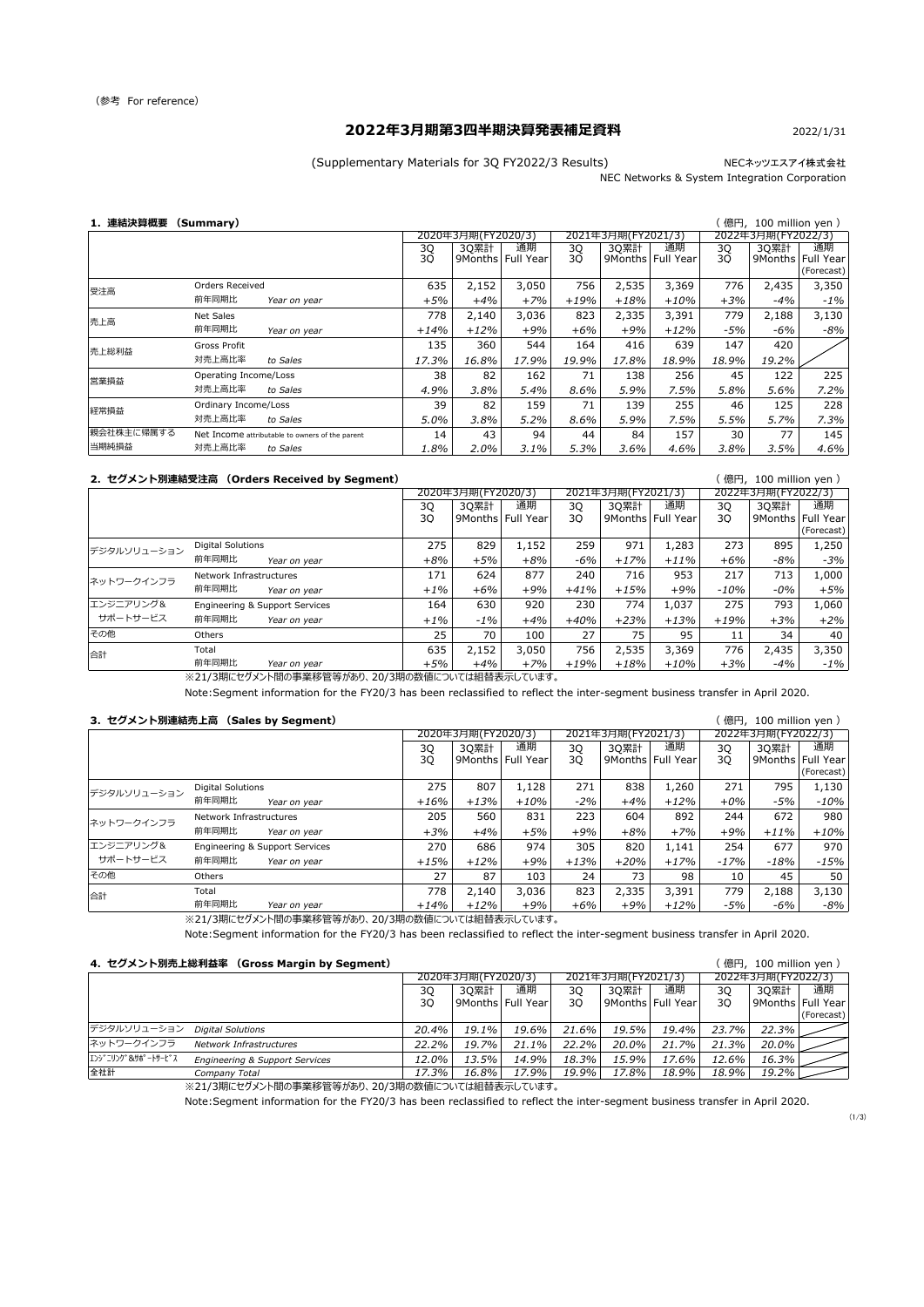## NECネッツエスアイ株式会社

NEC Networks & System Integration Corporation

# **2022年3月期第3四半期決算発表補足資料**

(Supplementary Materials for 3Q FY2022/3 Results)

### 2022/1/31

※21/3期にセグメント間の事業移管等があり、20/3期の数値については組替表示しています。

Note:Segment information for the FY20/3 has been reclassified to reflect the inter-segment business transfer in April 2020.

## **6.受注残 (Orders Baclog)** ( 億円, 100 million yen )

## **7.事業内容別連結売上高 (Sales by Business Type)** ( 億円, 100 million yen )

|  |  | (億円, 100 million yen) |  |  |
|--|--|-----------------------|--|--|
|--|--|-----------------------|--|--|

| 5. セグメント別連結営業損益<br>(Operating Income and Loss by Segment) |                          |                                           |       |                    |                     |          |                    |                     | 〔億円,100 million yen ) |                    |                   |
|-----------------------------------------------------------|--------------------------|-------------------------------------------|-------|--------------------|---------------------|----------|--------------------|---------------------|-----------------------|--------------------|-------------------|
|                                                           |                          |                                           |       | 2020年3月期(FY2020/3) |                     |          | 2021年3月期(FY2021/3) |                     |                       | 2022年3月期(FY2022/3) |                   |
|                                                           |                          |                                           | 3Q    | <b>30累計</b>        | 通期                  | 3Q       | 3Q累計               | 通期                  | 3Q                    | 3Q累計               | 通期                |
|                                                           |                          |                                           | 3Q    |                    | 9Months   Full Year | 3Q       |                    | 9Months   Full Year | 3Q                    |                    | 9Months Full Year |
|                                                           |                          |                                           |       |                    |                     |          |                    |                     |                       |                    | (Forecast)        |
| デジタルソリューション                                               | <b>Digital Solutions</b> |                                           | 30    | 78                 | 117                 | 33       | 85                 | 138                 | 33                    | 89                 | 135               |
|                                                           | 対売上高比率                   | to Sales                                  | 10.9% | 9.6%               | 10.3%               | 12.1%    | 10.2%              | 10.9%               | 12.3%                 | 11.2%              | 11.9%             |
| ネットワークインフラ                                                | Network Infrastructures  |                                           | 22    | 40                 | 81                  | 24       | 47                 | 93                  | 25                    | 53                 | 100               |
|                                                           | 対売上高比率                   | to Sales                                  | 10.8% | 7.2%               | 9.8%                | 11.0%    | 7.7%               | 10.4%               | 10.1%                 | 7.8%               | 10.2%             |
| エンジニアリング&                                                 |                          | <b>Engineering &amp; Support Services</b> | 13    | 35                 | 67                  | 36       | 70                 | 118                 | 10                    | 44                 | 90                |
| サポートサービス                                                  | 対売上高比率                   | to Sales                                  | 4.8%  | $5.1\%$            | $6.9\%$             | $11.7\%$ | 8.6%               | 10.4%               | 3.9%                  | 6.6%               | $9.3\%$           |
| その他                                                       | Others                   |                                           |       | 4                  |                     |          | 6                  | 8                   |                       |                    | $-100$            |
| 消去/全社                                                     | Elimination/Corporate    |                                           | $-28$ | $-75$              | $-108$              | $-24$    | $-70$              | $-101$              | $-24$                 | $-70$              |                   |
| 合計                                                        | Total                    |                                           | 38    | 82                 | 162                 | 71       | 138                | 256                 | 45                    | 122                | 225               |
|                                                           | 対売上高比率                   | to Sales                                  | 4.9%  | 3.8%               | $5.4\%$             | 8.6%     | 5.9%               | 7.5%                | 5.8%                  | 5.6%               | 7.2%              |

| . .                                                     |                    |     |                       |                       |       |                    |           |                               |
|---------------------------------------------------------|--------------------|-----|-----------------------|-----------------------|-------|--------------------|-----------|-------------------------------|
|                                                         | 2020年3月期(FY2020/3) |     |                       | 2021年3月期(FY2021/3)    |       | 2022年3月期(FY2022/3) |           |                               |
|                                                         |                    | 30末 | 年度末                   | '3Q末                  | 年度末   |                    | 30末       | 年度末                           |
|                                                         |                    |     | End of Dec End of Mar | End of Dec End of Mar |       |                    |           | <b>End of DeclEnd of Marl</b> |
| デジタルソリューション Digital Solutions                           |                    |     |                       | 528                   | 417   |                    | 521       |                               |
| ネットワークインフラ<br>Network Infrastructures                   |                    |     |                       | 454                   | 404   |                    | 440       |                               |
| エンシ゛ニリンク゛ &サポ ートサーヒ゛ス<br>Engineering & Support Services |                    |     |                       | 586                   | 529   |                    | 644       |                               |
| 全社計<br>Company Total                                    |                    |     |                       | 1,608                 | 1,386 |                    | $1,629$ / |                               |

|                                          |                          |                      |     | 2020年3月期(FY2020/3) |                     |     | 2021年3月期(FY2021/3) |                     |     | 2022年3月期(FY2022/3) |                     |
|------------------------------------------|--------------------------|----------------------|-----|--------------------|---------------------|-----|--------------------|---------------------|-----|--------------------|---------------------|
|                                          |                          |                      | 3Q  | <b>3Q累計</b>        | 通期                  | 3Q  | 3Q累計               | 通期                  | 3Q  | 3Q累計               | 通期                  |
|                                          |                          |                      | 30  |                    | 9Months   Full Year | 3Q  |                    | 9Months   Full Year | 3Q  |                    | 9Months   Full Year |
|                                          |                          |                      |     |                    |                     |     |                    |                     |     |                    | (Forecast)          |
|                                          | $SI \cdot \mathbb{I}$ 事型 | SI/construction-type | 140 | 414                | 595                 | 133 | 427                | 710                 | 124 | 362                |                     |
| デジタルソリューション<br><b>Digital Solutions</b>  | サービス型                    | Service-type         | 135 | 393                | 533                 | 137 | 411                | 549                 | 147 | 433                |                     |
|                                          | セグメント計                   | Sub-total            | 275 | 807                | 1,128               | 271 | 838                | 1,260               | 271 | 795                | 1,130               |
| ネットワークインフラ                               | $SI \cdot \mathbb{I}$ 事型 | SI/construction-type | 164 | 442                | 669                 | 164 | 442                | 668                 | 174 | 476                |                     |
| Networrk                                 | サービス型                    | Service-type         | 41  | 118                | 162                 | 59  | 162                | 225                 | 71  | 196                |                     |
| Infrastructures                          | セグメント計                   | Sub-total            | 205 | 560                | 831                 | 223 | 604                | 892                 | 244 | 672                | 980                 |
| エンジニアリング&                                | $SI \cdot \mathbb{I}$ 事型 | SI/construction-type | 199 | 475                | 692                 | 231 | 605                | 850                 | 177 | 446                |                     |
| サポートサービス                                 | サービス型                    | Service-type         | 71  | 211                | 283                 | 73  | 215                | 291                 | 77  | 230                |                     |
| Engineering & Support<br><b>Services</b> | セグメント計                   | Sub-total            | 270 | 686                | 974                 | 305 | 820                | 1,141               | 254 | 677                | 970                 |
|                                          | $SI \cdot \mathbb{I}$ 事型 | SI/construction-type | 27  | 87                 | 103                 | 24  | 73                 | 98                  | 10  | 45                 |                     |
| その他                                      | サービス型                    | Service-type         |     |                    |                     |     | $\Omega$           | $\overline{0}$      |     | $\Omega$           |                     |
| Others                                   | セグメント計                   | Sub-total            | 27  | 87                 | 103                 | 24  | 73                 | 98                  | 10  | 45                 | 50                  |
| 合計                                       | $SI \cdot \mathbb{I}$ 事型 | SI/construction-type | 530 | 1,418              | 2,059               | 554 | 1,547              | 2,327               | 484 | 1,329              |                     |
| Total                                    | サービス型                    | Service-type         | 247 | 722                | 977                 | 269 | 788                | 1,064               | 294 | 860                |                     |
|                                          | 全社計                      | Total                | 778 | 2,140              | 3,036               | 823 | 2,335              | 3,391               | 779 | 2,188              | 3,130               |